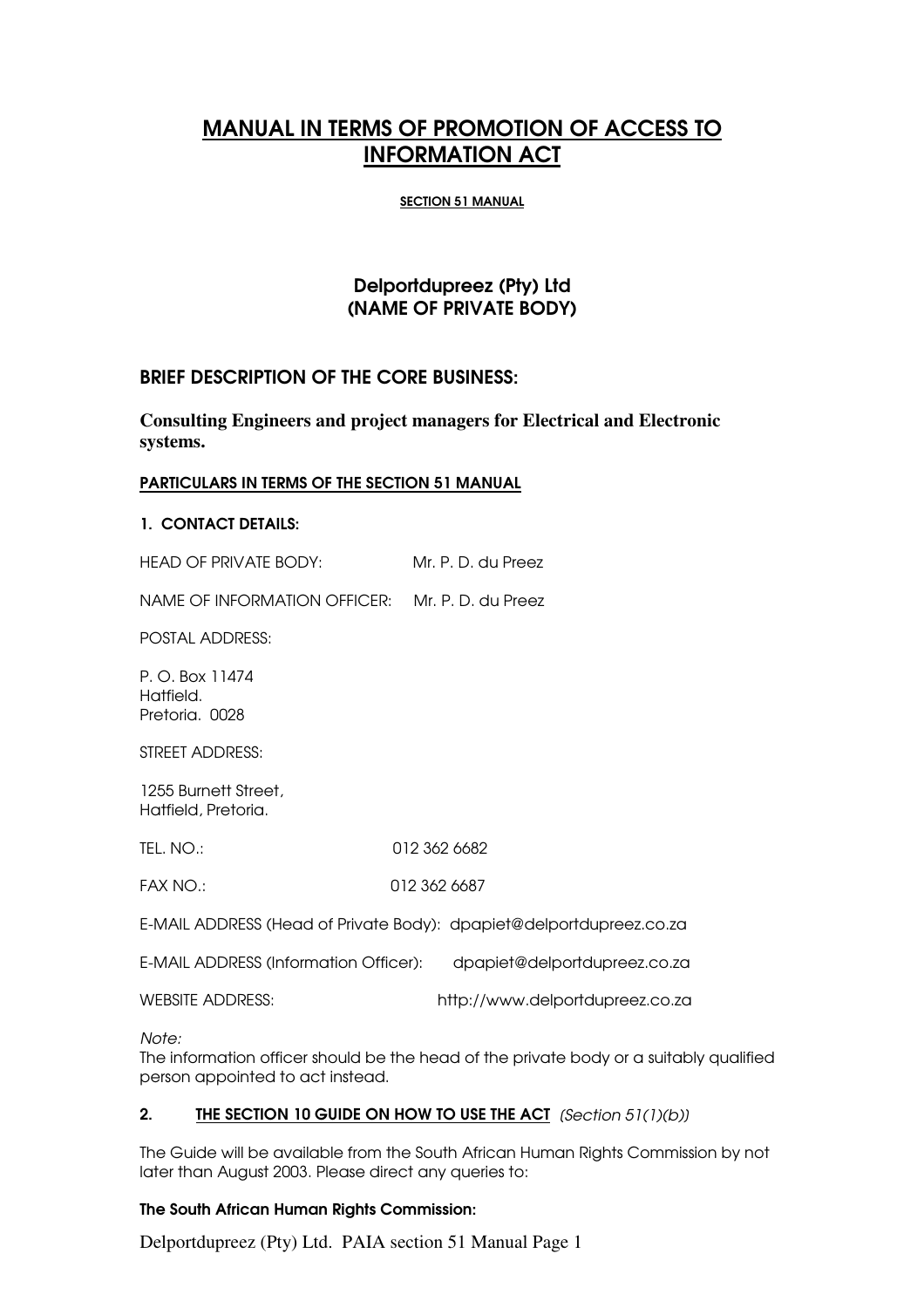PAIA Unit The Research and Documentation Department Postal address: Private Bag 2700 Houghton

2041

| Telephone: | +27 11 484-8300   |
|------------|-------------------|
| Fax:       | +27 11 484-0582   |
| Website:   | www.sahrc.org.za  |
| E-mail:    | PAIA@sahrc.org.za |

# 3. RECORDS AVAILABLE IN TERMS OF ANY OTHER LEGISLATION *[Section 51(1)(d)]*

This private body in terms of certain legislation keeps particular records whilst other information and records are kept as a matter of standard practice.

# (TICK THE APPROPRIATE TO THE BEST OF YOUR KNOWLEDGE AND BELIEF):

|   | Arbitration Act No. 42 of 1965                                                   |
|---|----------------------------------------------------------------------------------|
| X | Basic Conditions of Employment No. 75 of 1997                                    |
|   | Closed Corporations Act No. 69 of 1984                                           |
|   | Companies Act No. 61 of 1973                                                     |
|   | Compensation for Occupational Injuries and Health Diseases<br>Act No.130 of 1993 |
|   | Consumer Affairs (Unfair Business Practices) Act No. 71 of 1988                  |
|   | Copyright Act No. 98 of 1978                                                     |
|   | Credit Agreements Act No. 75 of 1980                                             |
|   | Currency and Exchanges Act No. 9 of 1933                                         |
|   | Debtor Collectors Act No. 114 of 1998                                            |
|   | Employment Equity Act No. 55 of 1998                                             |
|   | Finance Act No. 35 of 2000                                                       |
|   | Financial Services Board Act No. 97 of 1990                                      |
|   | Financial Relations Act No. 65 of 1976                                           |
|   | Harmful Business Practices Act No. 23 of 1999                                    |
|   | Income Tax Act No. 95 of 1967                                                    |
|   | Insolvency Act No. 24 of 1936                                                    |
|   | Insurance Act No 27 of 1943                                                      |
|   | Intellectual Property Laws Amendments Act No. 38 of 1997                         |
|   | Labour Relations Act No. 66 of 1995                                              |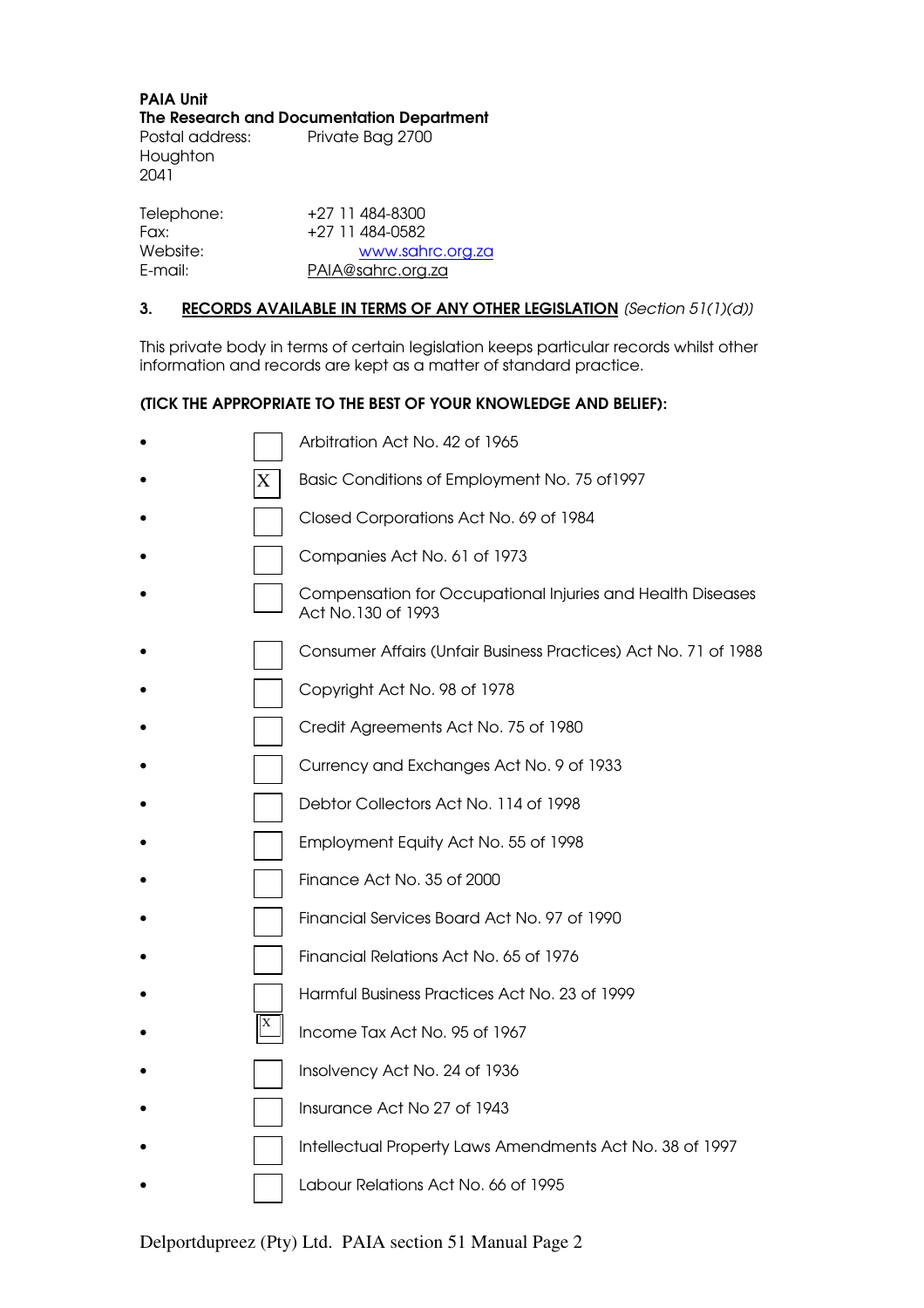|   | Long Term Insurance Act No. 52 of 1998          |
|---|-------------------------------------------------|
|   | Medical Schemes Act No. 131 of 1998             |
| X | Occupational Health & Safety Act No. 85 of 1993 |
|   | Pension Funds Act No. 24 of 1956                |
|   | Post Office Act No. 44 of 1958                  |
|   | Regional Services Councils Act No. 109 of 1985  |
|   | SA Reserve Bank Act No. 90 of 1989              |
|   | Short Term Insurance Act No. 53 of 1998         |
|   | Skills Development Levies Act No. 9 of 1999     |
|   | Skills Development Act No. 97 of 1998           |
|   | Stamp Duties Act No. 77 of 1968                 |
|   | Stock Exchange Control Act No. 1 of 1985        |
|   | Tax on Retirement Funds Act No. 38 of 1996      |
|   | Trade Marks Act No. 194 of 1993                 |
|   | Unemployment Contributions Act No. 4 of 2002    |
|   | Unemployment Insurance Act No. 63 of 2001       |
|   | Usury Act No 73 of 1968                         |
|   | Value Added Tax Act No. 89 of 1991              |

# *2.* ACCESS TO THE RECORDS HELD BY THE PRIVATE BODY IN QUESTION Sec*tions 51(1)(c) and 51(1)(e)]*

i. The latest notice regarding the categories of records of the body, which are available without a person having to request access in terms of this Act in terms of section 52(2) *[Section 51(1)(c)]*

# *Brief project profiles*

ii. Records that may be requested. A description of the subjects of the records held by the body and the categories in which these subjects are classed *[Section 51(1)(e*)*]*

 Annexure C to this Manual provides a description of the subjects of the records held by the body and the categories in which these subjects are classed.

# *Project records subject to project owner agreement*

iii. The request procedures:

# FORM OF REQUEST:

• The requester must use the prescribed form to make the request for

Delportdupreez (Pty) Ltd. PAIA section 51 Manual Page 3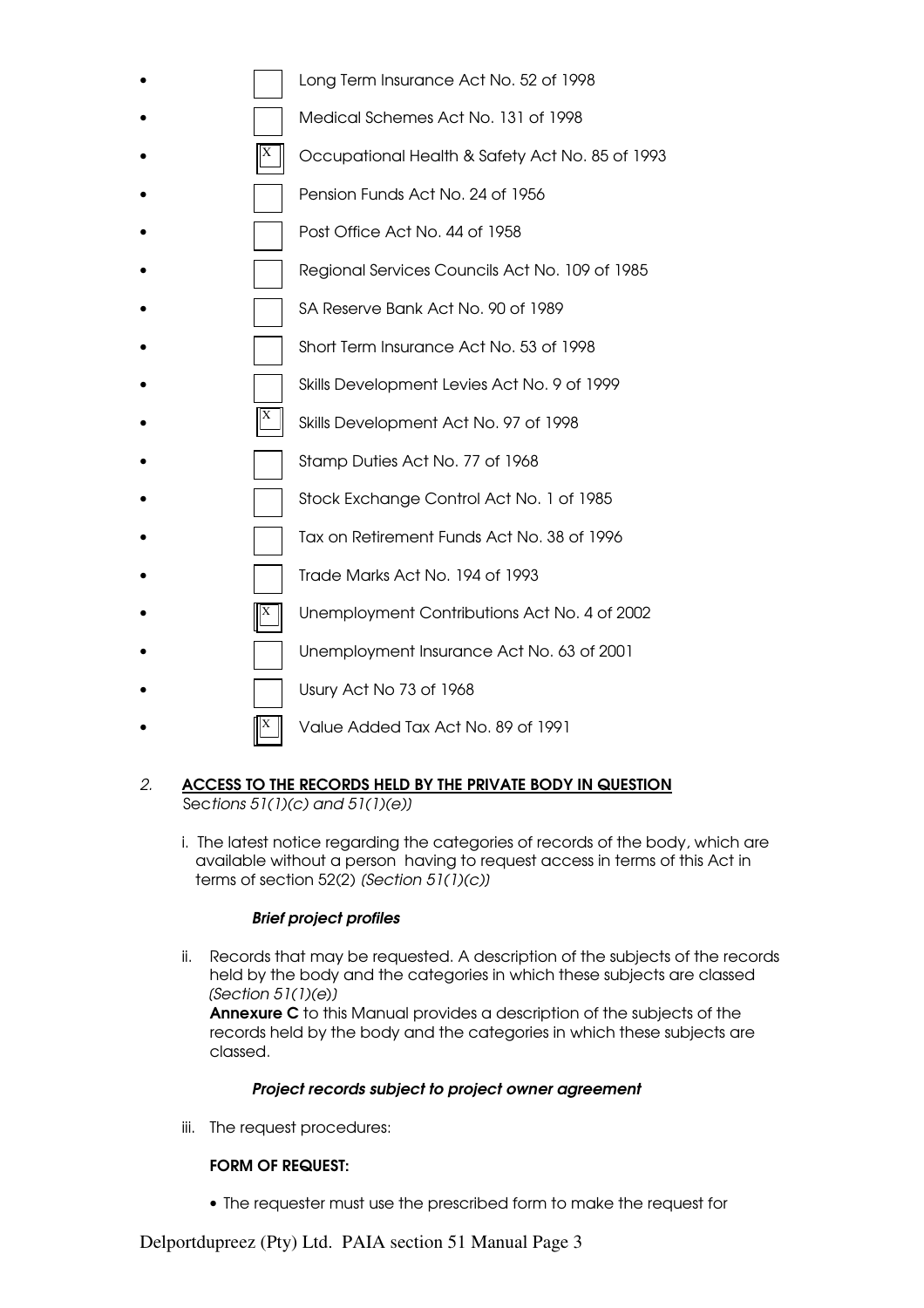access to a record. This must be made to the head of the private body. This request must be made to the address, fax number or electronic mail address of the body concerned [*s 53(1)*].

# *Forms are available at: http://www.sahrc.org.za/fees\_forms\_priv\_bodies.PDF*

- The requester must provide sufficient detail on the request form to enable the head of the private body to identify the record and the requester. The requester should also indicate which form of access is required. The requester should also indicate if any other manner is to be used to inform the requester and state the necessary particulars to be so informed [*s 53(2)(a) and (b) and (c)*].
- The requester must identify the right that is sought to be exercised or to be protected and provide an explanation of why the requested record is required for the exercise or protection of that right [*s 53(2)(d)*].
- If a request is made on behalf of a another person, the requester must then submit proof of the capacity in which the requester is making the request to the satisfaction of the head of the private body [*s 53(2)(f)*].

### FEES:

A requester who seeks access to a record containing personal information about that requester is not required to pay the request fee. Every other requester, who is not a personal requester, must pay the required request fee:

- The head of the private body must notify the requester (other than a personal requester) by notice, requiring the requester to pay the prescribed fee (if any) before further processing the request [*s 54(1)*].
- The fee that the requester must pay to a private body is R50. The requester may lodge an application to the court against the tender or payment of the request fee [*s 54(3)(b)*].
- After the head of the private body has made a decision on the request, the requester must be notified in the required form.
- If the request is granted then a further access fee must be paid for the search, reproduction, preparation and for any time that has exceeded the prescribed hours to search and prepare the record for disclosure [*s 54(6)*].

### 5. OTHER INFORMATION AS MAY BE PRESCRIBED *[Section 51(1)(f)]*

 The Minister of Justice and Constitutional Development has not made any regulations in this regard.

# 6. Availability of the manual *[Section 51(3)]*

*This manual is also available for inspection at our premises at 1255 Burnett Street, Hatfield, Pretoria (physical address) ; and copies are available with the SAHRC, in the Gazette and on our website address at http://www.delportdupreez.co.za.*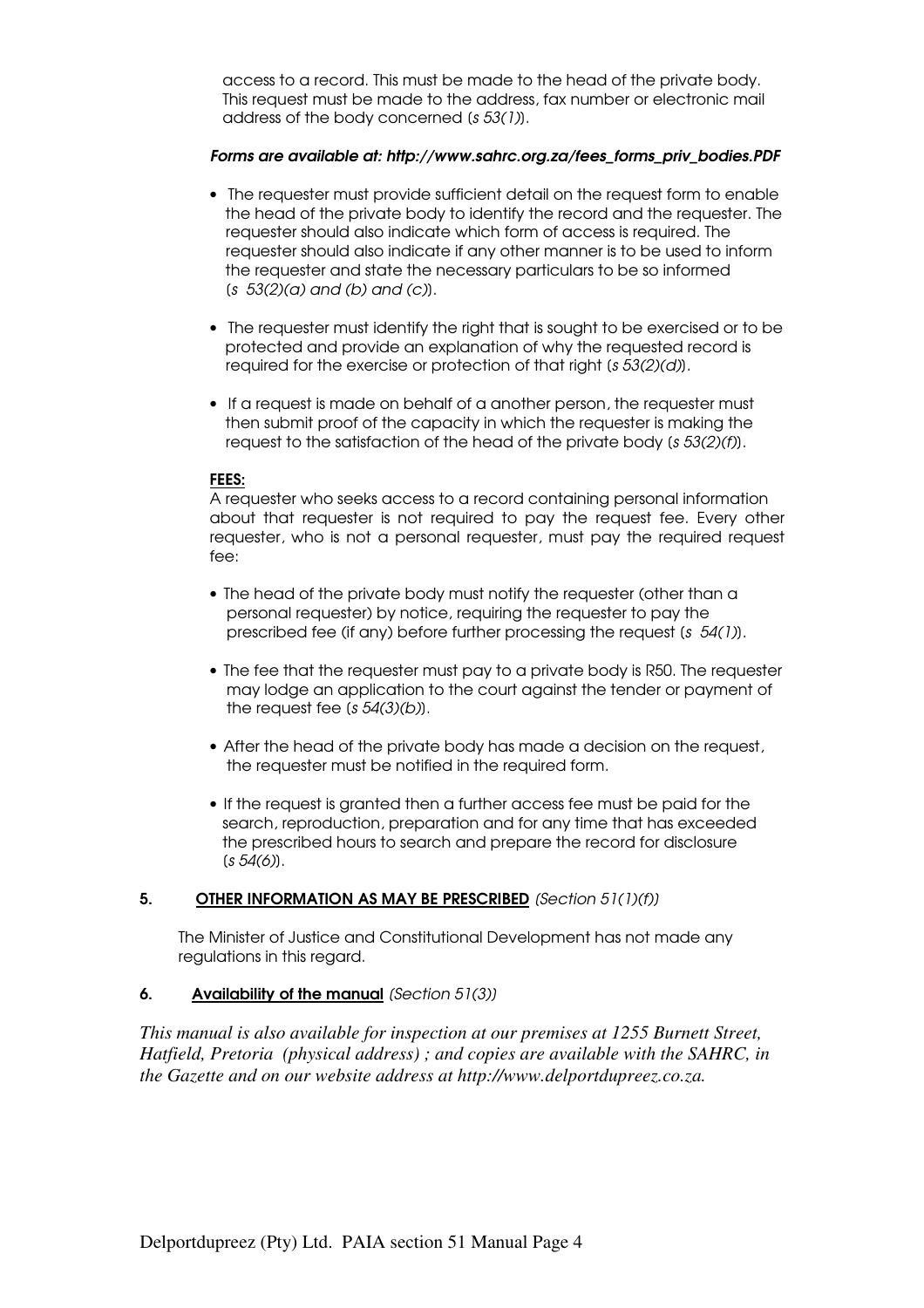# *ANNEXURE C*

How to classify your information in terms of subjects and categories:

*Note:*

This is a very general example and not exhaustive in its content.

It might not always apply to specific private bodies, as they are all so different in their operations. Thus please try and use this as an example and rework it to suit your own particular private body, there is no wrong or right way as each body is so individual and the amount of detail will also vary.

Some subjects can even be incorporated into others if the private body is very small. What you want to do here is classify where a record is located within your private body, you do not need to include the contents of the record. It does not mean however, that a person will have access to a record listed, access will be determined according to the procedures in the Act and once a request has been given on the correct form and then a decision will be made by the head of the private body.

# EXAMPLE OF CLASSIFICATION OF RECORDS:

### 1. Companies Act

Certificate of Incorporation Memorandum and Articles of Association Certificate to Commence Business Minute Book & Resolutions passed at meetings Proxy Forms Register of Members Register of Mortgages Debentures and Fixed Assets Register of Directors' Shareholdings Financial Statements: Annual accounts Directors Reports Auditors Reports Books of Account regarding information required by the Companies Act **Other** 

### 2. Information in terms of Close Corporation

Founding Statement Proof of Registration Minute Book and Resolutions passed at meetings Financial Statements Annual Accounts Report of Accounting Officer Supporting Accounting Records **Other** 

# 3. Accounting Records

Invoice Books **Statements Receipts** Vouchers **Ledgers Journals** Other Books

Delportdupreez (Pty) Ltd. PAIA section 51 Manual Page 5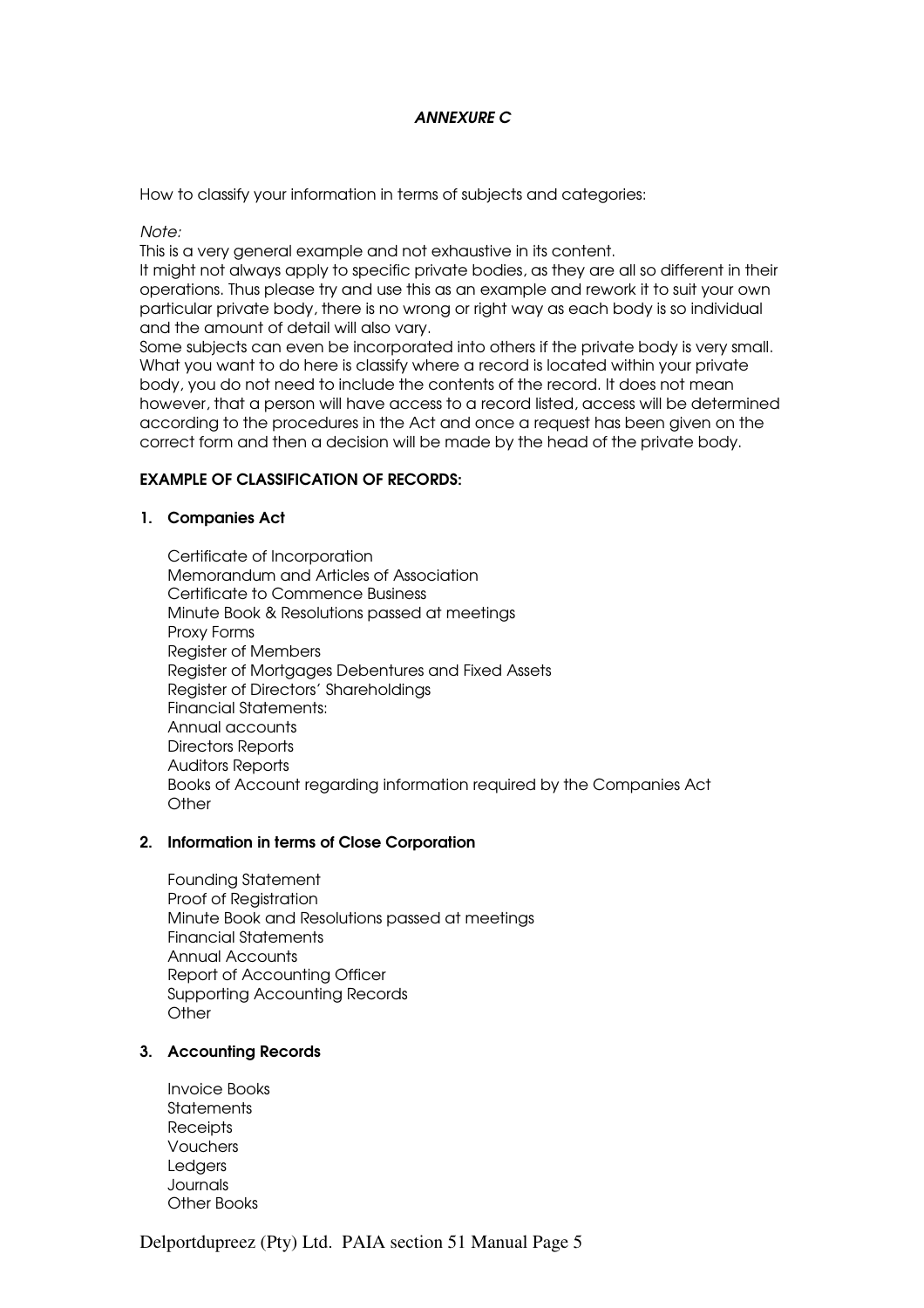#### **Other**

#### Employee Records / Information in terms of Main Agreement for the Motor Industry and other Relevant Labour Legislation

Registration with Motor Industry Bargaining Council Records of Monthly Returns to Council List of Employees names and occupations Time Register Wage/Salary Records Letters of Appointment to employees Human Resources Policy Disciplinary Code Staff Disciplinary Records Tax Returns of Employees Attendance Register Clock Cards Main Agreement for the Motor Industry Conciliation Certificates Arbitration Awards Records of Strikes/Lockouts Rules of Sick Accident and Maternity Pay Fund Records in terms of Sick Leave / Sick Accident Maternity Pay Fund Rules of MIMED/AUTOMED Rules of any other Applicable Medical Aid Fund Rules of Autoworkers/MIPF/MISA Pension/Provident Fund Rules of any other Applicable Retirement Fund Records in terms of Medical Aid Fund Contributions Records in terms of Pension/Provident Fund Contributions Staff Training Records Safety Policy Medical Surveillance Records Employment Equity Act Employment Equity Plan Records of Staff Vacancy Advertisements Records of Application for Vacant Positions List of Staff Resignations List of Retrenched employees List of employees dismissed List of employees that have retired Records of UIF Contributions Records in terms of Skills Development Act Records of Claims in terms of Compensation for Occupational Injuries and Diseases Act **Other** 

### Records in terms of Property

Building Plans Leases Title Deeds Asset Register Finance and Lease Agreements Bonds

Records in terms of Intellectual Property

**Patents Trademarks Copyrights**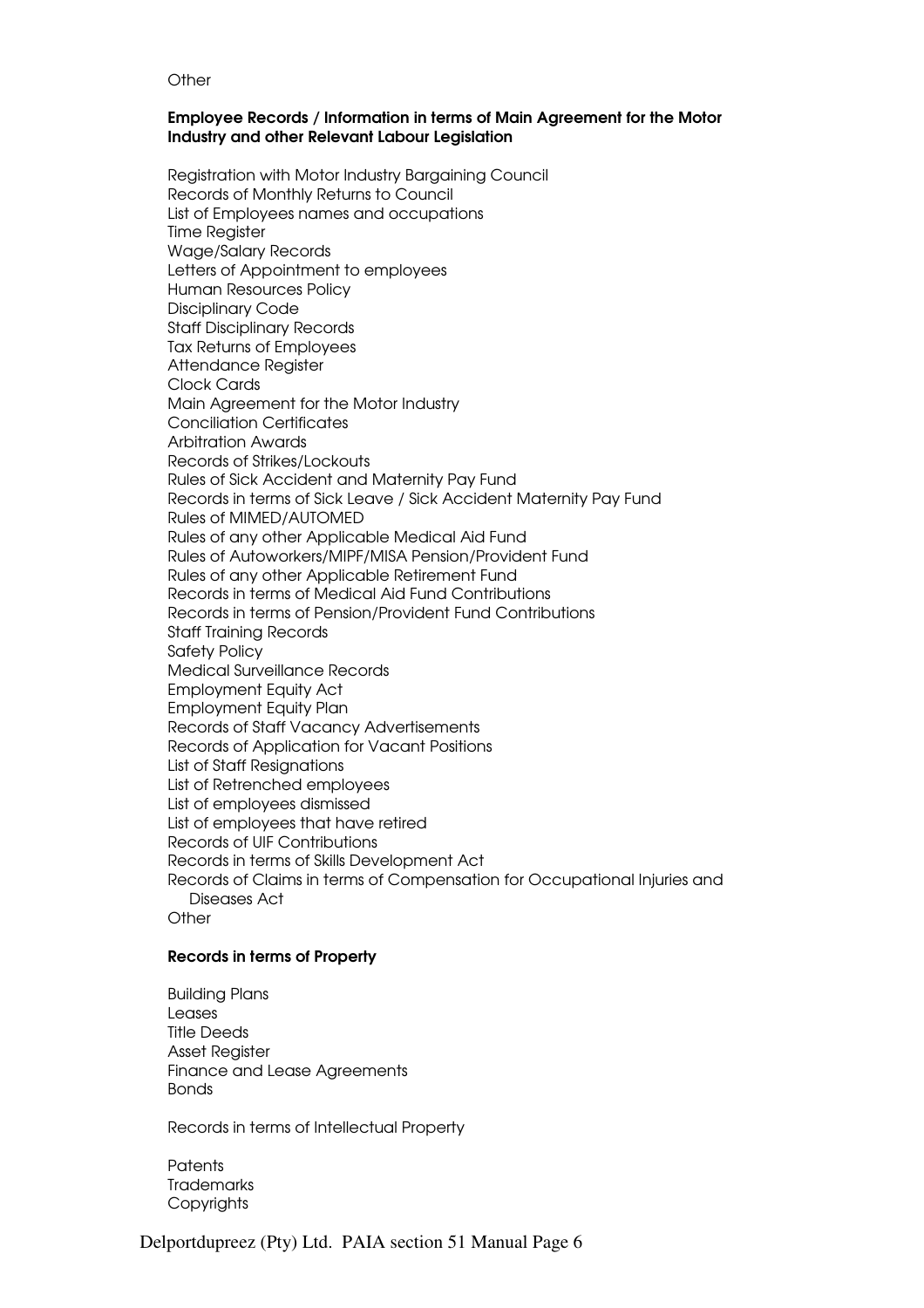# **Other**

#### Tax and VAT Records

Copies of Tax Returns VAT Registration Certificate Records in terms of VAT

### Sales and Marketing

Client Database List of Products **Brochures** Record of Advertisements Marketing Products **Other** 

### Legal Records

Applications in terms of legal Proceedings Court Orders Settlement Agreements Licences and Permits

# Contracts / Agreements

Franchise Agreement Partnership Agreements Agreements with Shareholders/Officers/Directors Alliance Agreements Proof of Membership to the RMI RMI Code of Conduct Subscription Records **Other** 

List any other relevant information which you hold (e.g. Information in terms of Insurances Schemes, SAMBRA, Accreditation, Petroleum Products Act, Dealer Agreements etc.